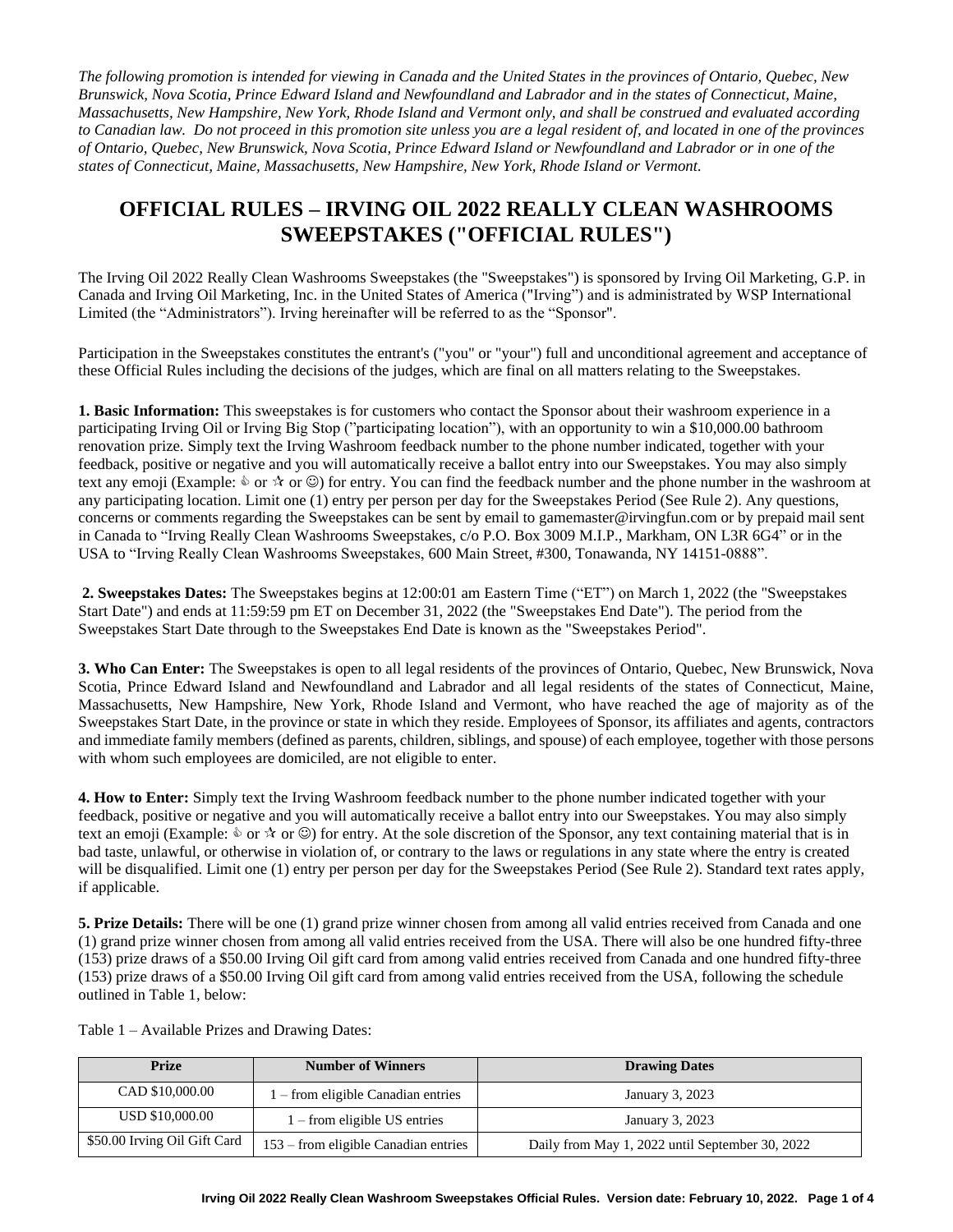| Daily from May 1, 2022 until September 30, 2022 |
|-------------------------------------------------|
|                                                 |

Random drawings to select the winners will be held at the Administrator's offices in Markham ON, at 1:00 PM Eastern on the dates specified above. Odds to win any prize is dependent upon the number of valid entries received prior to each drawing.

**\$50 Irving Oil Gift Card Prizes:** Will be shipped direct to the customers mailing address indicated on the Compliance, Release, and Indemnity Form. Gift card terms and conditions may apply, see card for more details.

**\$10,000.00 Grand Prizes:** Once verified, grand prizes will be awarded as a check in the amount of CAD \$10,000.00 for winners in Canada and USD \$10,000.00 for winners in the USA. Prize will be shipped direct to the customers mailing address or to the customer's preferred participating Irving Oil location as indicated on the Compliance, Release, and Indemnity Form. Taxes, if any, are the responsibility of all prize winners. In the US only, with a value of more than \$600.00, an IRS 1099-MISC form for the prize value will be issued.

All winners assume any and all liability for any injury or damage caused, or claimed to be caused, by entering, participating in this promotion or use or redemption of a prize. The Prizes are non-transferable, non-refundable and non-changeable once issued, must be accepted as awarded and have no cash value. Winners may not transfer, modify, or substitute any prizes. Sponsor reserves the right to substitute an alternate prize of equal or greater value if advertised prize is unavailable at time of award.

**6. Notification and Redemption:** If you have been drawn as a potential winner, you will be sent a notification by text message to the phone number associated with your qualifying entry. As a condition of being awarded any Prize, the potential winner must complete, within seven (7) days of receipt, the Sponsor's Statement of Compliance, Release, and Indemnity Agreement ("**Release Form**") under which, among other matters, the winner confirms his/her compliance and eligibility with these Official Rules, and releasing the Sponsor, Administrator, and any other Promotion Party of each of the foregoing, from and against any and all liability arising from or in connection with participation in the Sweepstakes or the acceptance, possession, use or misuse of the Prize (or any portion thereof). Canadian prize winners must correctly answer, unaided, a mathematical skill testing question. You are not a winner unless and until you have fully complied with the Official Rules and all award processes have been completed. If a potential winner fails to return the Release Form, required proof of identity, and/or other documents as reasonably required by Sponsor in accordance with these Official Rules, or is found to have violated the Official Rules of the Sweepstakes in any way, or if any prize notification from the Sponsor is returned as undeliverable, the potential winner will be disqualified and will be deemed to have forfeited the prize in question. In the case of forfeit, the Administrator will hold maximum of three (3) alternate random drawings to select an alternate potential winner. In the event that all three drawings fail to provide a verified winner, then the prize will not be awarded. If a prize winner is under the age of majority (a "minor"), a parent or legal guardian of the minor must execute all required documents on behalf of such eligible minor. Prizes will be shipped by first class mail or courier to the addresses provided. Any incorrect mailing addresses or any address that results in the prize being undeliverable is not the responsibility of the Sponsor or Administrators and the prize may not be awarded. The Sponsor and Administrators are not responsible for any lost or undelivered mail. Allow four (4) to six (6) weeks for delivery of prizes. All prizes may not be awarded and / or redeemed. If the identity of a Selected Entrant entering by text is disputed, the entry will be deemed to have been submitted by the Authorized Account Holder (the individual assigned to the phone number for the associated text). Each selected entrant may be required to provide proof that he/she is the Authorized Account Holder of the text associated with the selected entry.

**7. Publicity:** Acceptance of a Prize constitutes permission for Sweepstakes Sponsor to use the winner's name, likeness, voice and comments for advertising and promotional purposes worldwide in any media without limitation and without additional compensation unless prohibited by law. The names of the Prize Winners may be published on irvingoil.com/cleanwashroom in Canada and irvingoil.com/cleanrestroom in the USA, or on other social media associated with the Sponsor.

**8. Odds:** The odds of winning any individual prize as stated, is dependent on the number of eligible entries received prior to each drawing.

**9. Restrictions:** The following are prohibited and will result in automatic disqualification from the Sweepstakes: (1) using any method that artificially increases odds of winning; (2) non-compliance with these Official Rules; and (3) any other act which the Sweepstakes Sponsor determines in its sole discretion, jeopardizes the integrity or proper conduct of the Sweepstakes.

**10. Privacy:** Sweepstakes Sponsor will be collecting personal data about you for the administration of the Sweepstakes and for purposes of internal market research. No such personal data will be transferred or sold to any third party except in the following circumstances: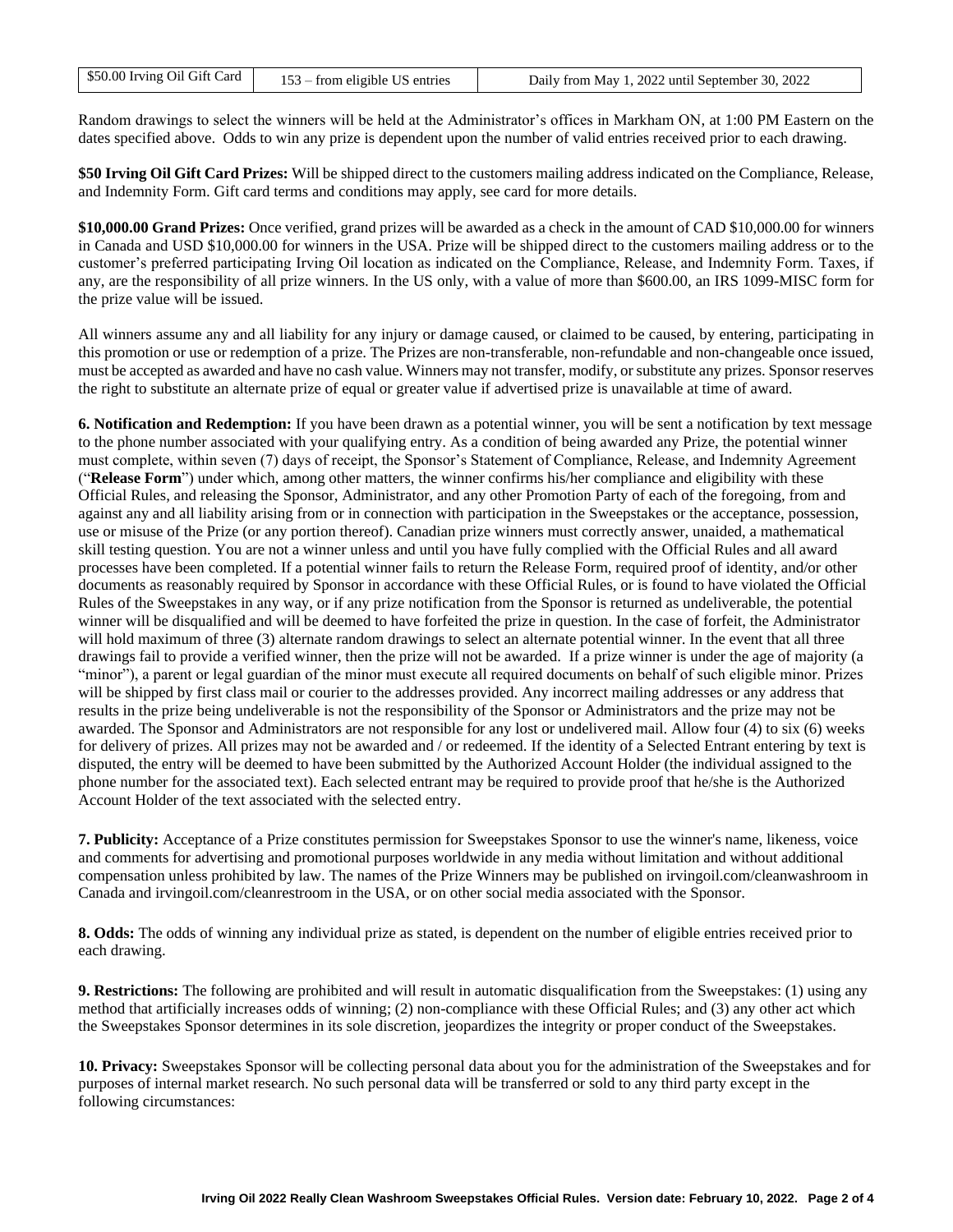• when you give us permission to do so;

• when, in good faith, we believe the law requires disclosure;

• to affiliated companies, provided that our affiliated companies and their agents and advisors and their respective employees are restricted from using the information for any other purpose other than as described in these Official Rules; and

• to our respective agents for data processing purposes, our respective professional advisors and promotional and marketing agencies, provided that such agents, professional advisors and promotional and marketing agencies are restricted from using the information for any purpose other than as described in these Official Rules.

Sweepstakes Sponsor may match aggregated, statistical use information to parameters established by third parties, without releasing user information. This information will not contain any personally identifiable information. Sweepstakes Sponsor may share aggregate information with trading partners, co-branded sites, participating sponsors and advertisers; however, this aggregated information will not contain personally identifiable information.

**11. Winners' List:** The name of the winners will be available until March 1, 2023 by mail when sending a self-addressed stamped envelope by email to gamemaster@irvingfun.com or by prepaid mail sent in Canada to "Irving Really Clean Washrooms Sweepstakes, c/o P.O. Box 3009 M.I.P., Markham, ON L3R 6G4" or in the USA to "Irving Really Clean Washrooms Sweepstakes, 600 Main Street, #300, Tonawanda, NY 14151-0888". Vermont residents may omit return postage.

## **12. General Terms and Conditions:**

**Limitations:** Released Parties (defined below) are not responsible for any injury or damage to persons or property which may be caused, directly or indirectly, in whole or in part, from an entrant's participation in the Sweepstakes or from receiving or downloading any material from the Sponsor's servers or from any other Internet web site, regardless of whether the material was prepared by Sponsor, or a third party. The Released Parties are not responsible for: (i) electronic transmissions or entries that are lost, late, stolen, incomplete, illegible, damaged, garbled, destroyed, or misdirected; (ii) any problems or technical malfunctions, errors, omissions, interruptions, deletions, defects, delays in operation of transmission, communication failures, destruction or unauthorized access to, or alteration of, entries, no matter the cause; (iii) failed or unavailable hardware, network, software or telephone transmissions, (iv) damage to entrants' or any person's computer and/or its contents,; (v) any entries submitted in a manner that is not expressly allowed under these rules; or (vi) incorrect or inaccurate entry information whether caused by entrants or by any of the equipment or programming associated with or utilized in the Sweepstakes, or (vii) any other causes beyond Sponsor's reasonable control that jeopardize the administration, security, fairness, integrity or proper conduct of this Sweepstakes. All incomplete or non-conforming entries will be disqualified. If for any reason this Sweepstakes cannot be executed as planned, including but not limited to infection by computer virus, bugs, tampering, unauthorized intervention, fraud, technical failures, or any other cause(s) beyond the reasonable control of the Sponsor that corrupt or affect the security, administration, fairness, integrity or proper conduct of the Sweepstakes, or if the Sweepstakes is compromised or becomes technically corrupted in any way, electronically or otherwise, Sponsor reserves the right to modify or terminate the Sweepstakes.

**LIABILITY RELEASE**: BY PARTICIPATING IN THE SWEEPSTAKES, YOU AGREE TO RELEASE AND HOLD THE SPONSOR, ADMINISTRATOR, OFFICERS, DIRECTORS, SHAREHOLDERS, AGENTS, PARENT COMPANIES, AFFILIATES, SUBSIDIARIES, ADVERTISING, PROMOTION, FULFILLMENT AGENCIES, LEGAL ADVISORS AND/OR ANY OTHER PROMOTION PARTY (COLLECTIVELY THE "**RELEASED PARTIES**"), HARMLESS FROM ANY AND ALL LOSSES, DAMAGES, COSTS, EXPENSES, LIABILITIES, CLAIMS AND ACTIONS OF ANY KIND (INCLUDING WITHOUT LIMITATION, PROPERTY DAMAGE, PERSONAL INJURIES AND/OR DEATH, DIRECT, INDIRECT, INCIDENTAL, CONSEQUENTIAL OR PUNITIVE DAMAGES, COUNSEL FEES AND COURT COSTS) ARISING FROM OR IN CONNECTION WITH THE PROMOTION, EXECUTION OR ADMINISTRATION OF THE SWEEPSTAKES, YOUR PARTICIPATION IN THE SWEEPSTAKES OR THE ACCEPTANCE, POSSESSION, USE, NONUSE, OR MISUSE OF ANY PRIZE, PARTICIPATING IN OR TRAVELING TO ANY SWEEPSTAKES-RELATED ACTIVITY EVEN IF CAUSED BY THE NEGLIGENCE OF THE RELEASED PARTIES. THIS RELEASE AND WAIVER IS INTENDED TO BE AS BROAD AS THE LAW ALLOWS.

**INDEMNITY**: BY PARTICIPATING, YOU FURTHER AGREE TO INDEMNIFY AND HOLD HARMLESS THE PROMOTION PARTIES AND THEIR RESPECTIVE AGENTS, REPRESENTATIVES, OFFICERS, DIRECTORS, SHAREHOLDERS AND EMPLOYEES FROM AND AGAINST ANY INJURIES, LOSSES, DAMAGES, CLAIMS, ACTIONS AND LIABILITY OF ANY KIND RESULTING FROM OR IN CONNECTION WITH THE SWEEPSTAKES OR THE PRIZE.

**CAUTION: ANY ATTEMPT BY ANY PERSON TO DELIBERATELY DAMAGE ANY WEB SITE OR OTHERWISE CORRUPT THE SWEEPSTAKES OR TO UNDERMINE THE LEGITIMATE OPERATION OF THE**